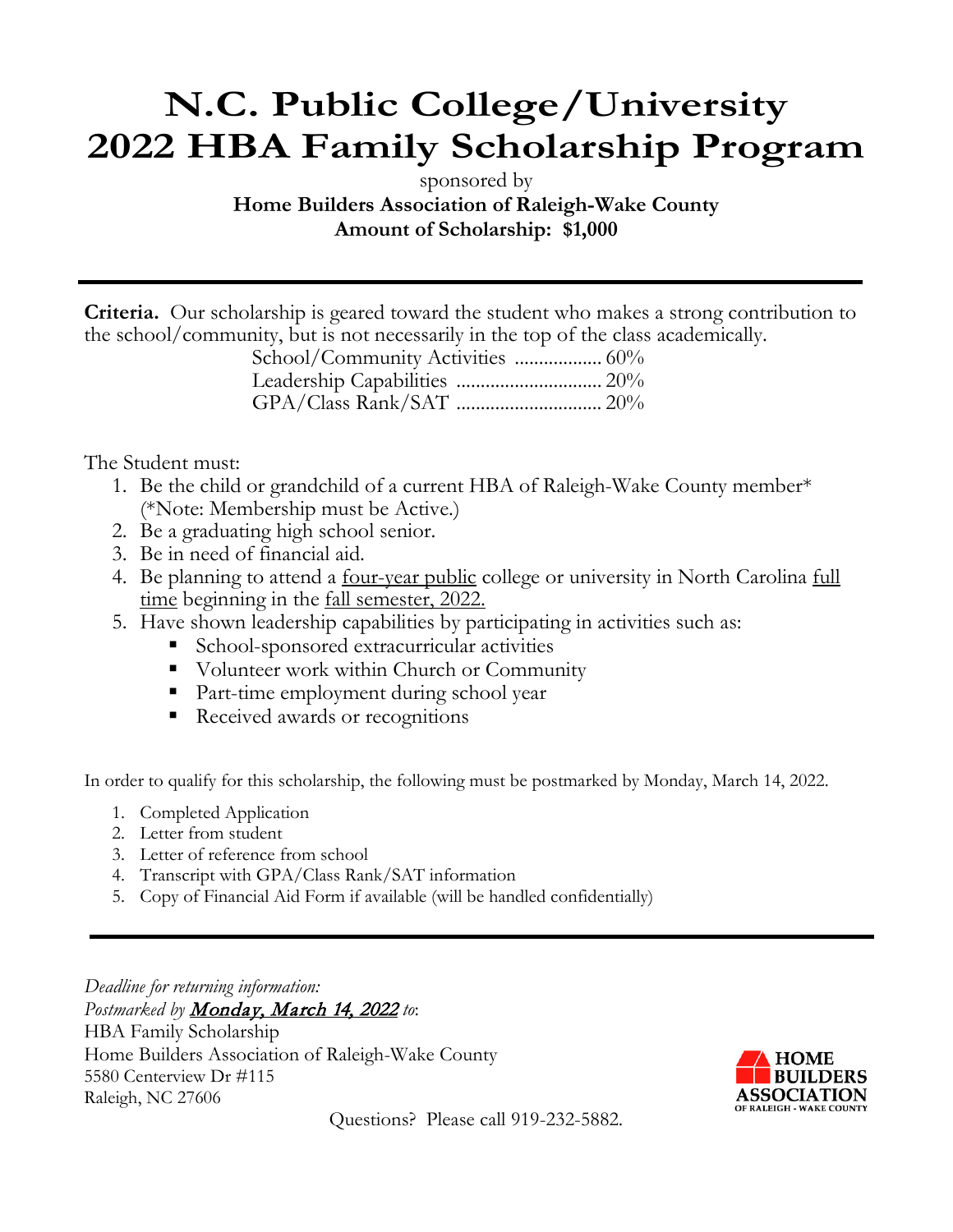# **N.C. Public College/University 2022 HBA Family Scholarship Program**

sponsored by **Home Builders Association of Raleigh-Wake County Amount of Scholarship: \$1,000**

## **Application**

| of Raleigh-Wake County, 5580 Centerview Dr #115, Raleigh, NC 27606, together with required documentation. | <b>INSTRUCTIONS:</b> Complete this application and mail to HBA Family Scholarship, Home Builders Association |
|-----------------------------------------------------------------------------------------------------------|--------------------------------------------------------------------------------------------------------------|
| Must be postmarked by Monday, March 14, 2022. Questions? Contact Rachel Hamm at 919-232-5882.             |                                                                                                              |
|                                                                                                           |                                                                                                              |
| Relationship to HBA Member.                                                                               |                                                                                                              |
|                                                                                                           |                                                                                                              |
|                                                                                                           |                                                                                                              |
|                                                                                                           |                                                                                                              |
|                                                                                                           |                                                                                                              |
|                                                                                                           |                                                                                                              |
|                                                                                                           |                                                                                                              |
|                                                                                                           |                                                                                                              |
|                                                                                                           | Applicant High School: Graduation Date: Citizenship: US Other                                                |
|                                                                                                           |                                                                                                              |
|                                                                                                           |                                                                                                              |
|                                                                                                           |                                                                                                              |

#### **Use an additional sheet of paper, if necessary, on the following 4 items.**

\_\_\_\_\_\_\_\_\_\_\_\_\_\_\_\_\_\_\_\_\_\_\_\_\_\_\_\_\_\_\_\_\_\_\_\_\_\_\_\_\_\_\_\_\_\_\_\_\_\_\_\_\_\_\_\_\_\_\_\_\_\_\_\_\_\_\_\_\_\_\_\_\_\_\_\_\_\_\_\_\_

\_\_\_\_\_\_\_\_\_\_\_\_\_\_\_\_\_\_\_\_\_\_\_\_\_\_\_\_\_\_\_\_\_\_\_\_\_\_\_\_\_\_\_\_\_\_\_\_\_\_\_\_\_\_\_\_\_\_\_\_\_\_\_\_\_\_\_\_\_\_\_\_\_\_\_\_\_\_\_\_\_

\_\_\_\_\_\_\_\_\_\_\_\_\_\_\_\_\_\_\_\_\_\_\_\_\_\_\_\_\_\_\_\_\_\_\_\_\_\_\_\_\_\_\_\_\_\_\_\_\_\_\_\_\_\_\_\_\_\_\_\_\_\_\_\_\_\_\_\_\_\_\_\_\_\_\_\_\_\_\_\_\_

\_\_\_\_\_\_\_\_\_\_\_\_\_\_\_\_\_\_\_\_\_\_\_\_\_\_\_\_\_\_\_\_\_\_\_\_\_\_\_\_\_\_\_\_\_\_\_\_\_\_\_\_\_\_\_\_\_\_\_\_\_\_\_\_\_\_\_\_\_\_\_\_\_\_\_\_\_\_\_\_\_ \_\_\_\_\_\_\_\_\_\_\_\_\_\_\_\_\_\_\_\_\_\_\_\_\_\_\_\_\_\_\_\_\_\_\_\_\_\_\_\_\_\_\_\_\_\_\_\_\_\_\_\_\_\_\_\_\_\_\_\_\_\_\_\_\_\_\_\_\_\_\_\_\_\_\_\_\_\_\_\_\_

Activities: (Describe High School and Community Activities): \_\_\_\_\_\_\_\_\_\_\_\_\_\_\_\_\_\_\_\_\_\_\_\_\_\_\_\_\_\_\_\_\_

Leadership Capabilities & Awards: (List any offices held, honors and/or awards):

Work Experience: \_\_\_\_\_\_\_\_\_\_\_\_\_\_\_\_\_\_\_\_\_\_\_\_\_\_\_\_\_\_\_\_\_\_\_\_\_\_\_\_\_\_\_\_\_\_\_\_\_\_\_\_\_\_\_\_\_\_\_\_\_\_\_\_\_\_

Intended College Major & Career Goals: \_\_\_\_\_\_\_\_\_\_\_\_\_\_\_\_\_\_\_\_\_\_\_\_\_\_\_\_\_\_\_\_\_\_\_\_\_\_\_\_\_\_\_\_\_\_\_\_\_

*(See reverse side)*